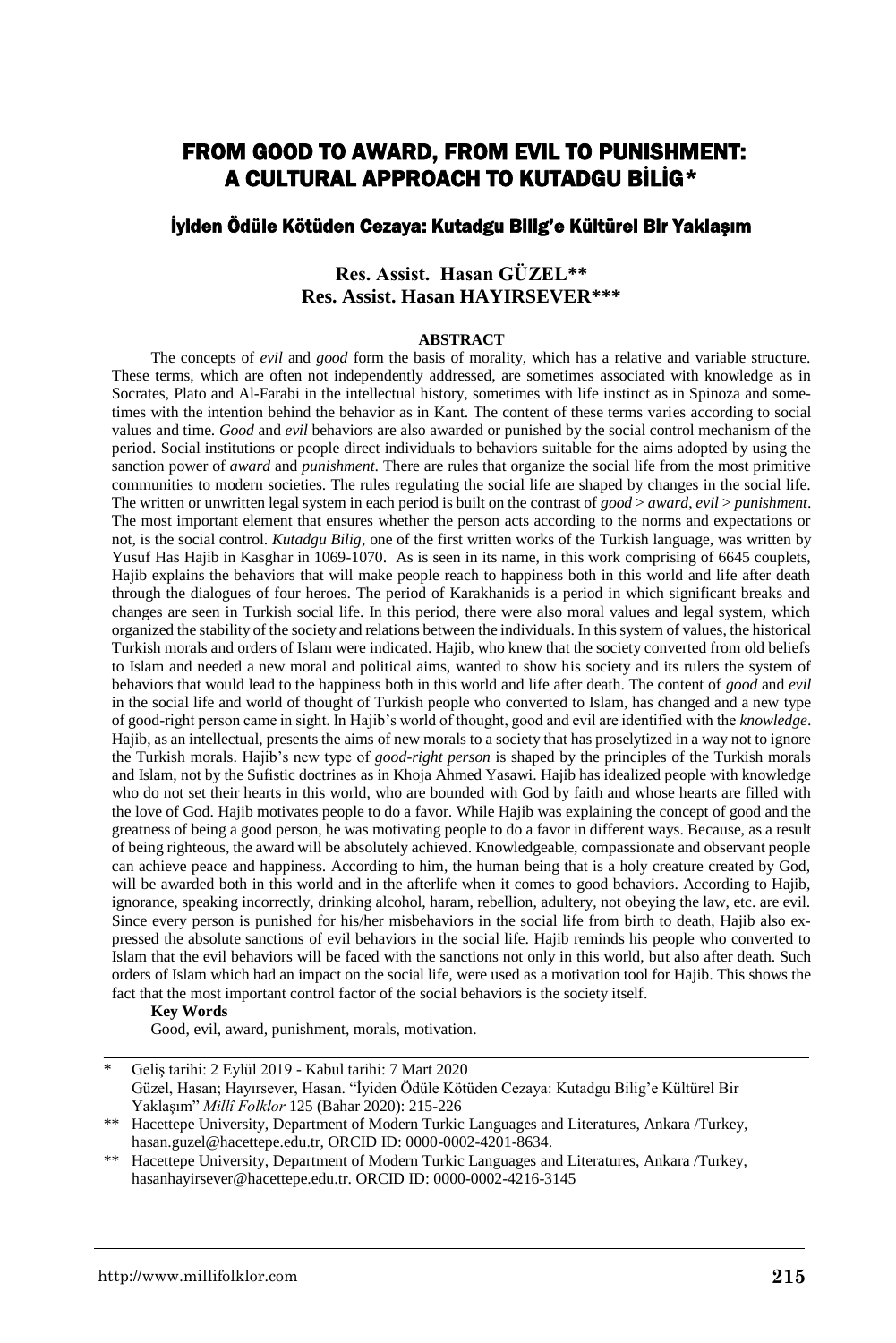#### **ÖZ**

Ahlak, kültürün içinde şekillenen ve anlamsal içeriği düşünce, inanç ve motivasyon farklıkları nedeniyle coğrafya, kültür ve tarihe göre çeşitlilik gösteren bir kavramdır. Göreceli ve değişken bir yapıya sahip olan bu kavramın içeriği, *iyi* ve *kötü* üzerine kuruludur. *İyi* ve *kötü*, düşünce tarihinde kimi zaman Sokrates, Platon ve Farabi'de olduğu gibi bilgiyle kimi zaman da Kant gibi davranışın ardındaki niyet ile özdeşleştirilir. Düşünürler, bir eylemin gerçekleştirilmesi ya da gerçekleştirilmemesi konusunda ortak bir değerin olduğuna ve evrensel ahlak yasasının objektif özelliklerine vurgu yapmaktadır. İdealleştirilen bir eylemin ortaya çıkması ödül ile sonuçlanırken; yapılmaması istenen eylemin gerçekleştirilmesi ise ceza olgusunu doğurur. En ilkel topluluklardan günümüz çağdaş toplumlarına kadar toplumsal hayatı düzenleyen kurallar vardır. Toplumsal yaşamı düzenleyen kurallar toplumsal yaşamda meydana gelen değişiklikler ile şekillenir. Her dönemde yazılı veya yazısız hukuk sistemi iyi > ödül, kötü >ceza karşıtlığı üzerine kurulur. Kişinin norm ve beklentilere uygun davranıp davranmadığı denetimini sağlayan unsurların en önemlisi toplumsal denetimdir. Türk dilinin ilk yazılı ürünlerinden olan Kutadgu Bilig, Yusuf Has Hacib tarafından 1069-1070 yıllarında Kaşgar'da yazılmıştır. Hacib, 6645 beyitten oluşan bu eserinde, adından da anlaşılacağı üzere hem bu dünyada hem de ölümden sonraki yaşamda insanı mutluluğa ulaştıracak davranışları dört kahramanın diyaloglarıyla verir. Karahanlılar dönemi Türk toplumsal yaşamında büyük kırılmaların değişimlerin görüldüğü bir dönemdir. Bu dönemde de toplumun istikrarını ve bireyler arası ilişkileri düzenleyen ahlak değerleri ve hukuk sistemi mevcuttu. Bu değerler sisteminde tarihsel Türk töresi ve İslam'ın buyrukları söz konusu olmuştur. Eski inançlarından, Müslümanlığa geçen toplumun yeni ahlaki ve siyasi hedeflere ihtiyacı olduğunu bilen Hacib, toplumuna ve yöneticilerine hem bu dünyada hem ölümden sonraki yaşamda mutluluğa götürecek davranış sistemini göstermek istemiştir. İslam dinine geçen Türklerin toplumsal yaşamında ve düşünce dünyasında *iyi* ve *kötü*nün içeriği değişmiş, yeni *iyi*-*kötü* insan tipi ortaya çıkmıştır. Hacib'in düşünce dünyasında *iyi* ve *kötü*, *bilgi* ile özdeşleştirilir. Hacib, bir aydın olarak din değiştirmiş bir topluma yeni ahlaki hedefleri Türk töresini gözardı etmeyecek şekilde sunar. Onun *iyi*-*doğru insan* tipi, Hoca Ahmet Yesevi'deki gibi tasavvufi öğretiyle değil; Türk töresinin ve İslam dininin prensipleriyle şekillenmiştir. Hacib, bu dünyaya fazla gönül bağlamayan, imanla Allah'a bağlı ve kalbi Allah sevgisi ile dolu, bilgili bireyleri idealleştirmiştir. Hacib, insanları iyilik yapmaya yöneltecek şekilde motive eder. Hacib, iyi kavramını ve iyi insan olmanın yüceliğini açıklarken insanları iyilik yapmaya farklı şekillerde güdüler. Çünkü erdemli olmanın sonucunda ödüle mutlaka kavuşulacaktır. Bilgili, merhametli ve itaatkâr insan, huzura ve mutluluğa erişilebilir. Ona göre Tanrının yarattığı kutsal canlı olan insan, iyi davranışlar ile hem bu dünyada hem de ahiret hayatında ödülüne kavuşacaktır. Hacib'e göre bilgisizlik, doğru konuşmamak, içki içmek, haram, isyankârlık, zina, kanunlara uymamak vs. kötüdür. Her insan, doğumundan ölümüne kadar toplumsal çevrede sergilediği kötü davranışlarından dolayı cezalandırıldığı için Hacib, kötü davranışların toplumsal hayattaki yaptırımlarını da mutlak suretle ifade etmiştir. Hacib, İslam'a geçen halkına kötü davranışın sadece bu dünyada da değil ölümden sonra da yaptırımla karşılaşılacağını hatırlatır. Toplumsal yaşam üzerinde etkili olan İslam dininin bu tür buyrukları Hacib için bir güdüleme aracı olarak kullanılmıştır. Bu, sosyal davranışların en önemli denetim unsurunun toplumun kendisi olduğu gerçeğini göstermektedir.

#### **Anahtar Kelimeler**

İyi, kötü, ödül, ceza, töre, güdüleme.

#### **Introduction**

Moral has a variable and relative structure, which includes differences from society to society and from period to period with many other elements. With the change of cultural environment and the progress of civilizations, moral values gain ground in the social structure. The reason why moral is described as local is that it is shaped according to the culture, social and economic conditions of the society, which varies from area to area (Nagel 1987: 1987: 35; Duignan 2011: 11; Güngör 2008: 97-98).

On the basis of moral issues, concepts of *good* and *evil* take place. Since ancient times, questions about what is good as a positive value and what is evil as a negative value, what to do and what not to do have been discussed in the field of morals (or ethics). Since there is no clear border between good and evil, they cannot be dealt with independent of each other. It is a widely accepted fact that they need each other's presence and that they only exist within the framework of their relationship with each other. There are different opinions on the definition of good and evil.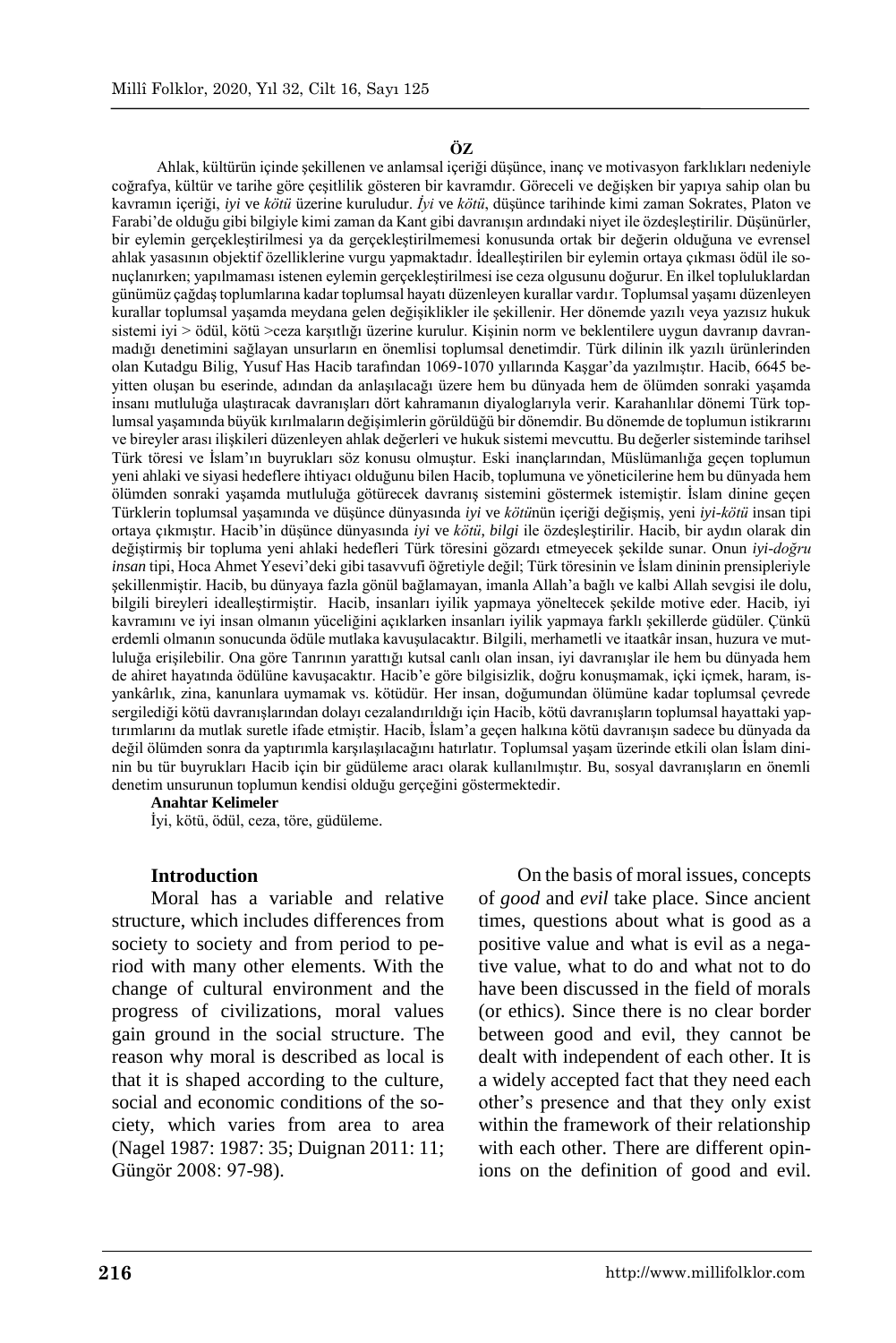While the *good* is associated with *knowledge* in the ancient Greek thought, especially in Socrates-Plato, the *evil* is associated with the *non-knowledge*; ignorance means moral ugliness and wrong. According to philosophers, this is the knowledge that will lead to happiness. This idea coincides with the thoughts of Al-Farabi in the Islamic world. (see Aydınlı 2004; Türker-Küyel 1990). Al-Farabi, who analyzed and interpreted Aristotle's doctrines of logic, created his own philosophy inspired by Aristotle. Al-Farabi evaluated values in the context of 'principle of happiness'. According to him, people have the desire to be happy in the ultimate sense. He expresses that the good and the competent are the same and that human behaviors aim at the good. Happiness is the greatest human competence. According to Al-Farabi, the highest good and the highest maturity are the happiness. When happiness is reached, all other desires end. The highest competence is in God. God is at the highest level of happiness. Existence on its own is represented in the highest God. The more selfsufficient one is, the happier he/she is and is like God. According to Al-Farabi, if the mental power reaches the degrees of competence, it can recognize happiness or unhappiness, right and wrong, good and evil, and human choices (old) resulting from this are righteous acts (Farabi 1987: 177- 180; Farabi 1992: 165). Spinoza, one of the pioneers of rationalist philosophy, states a radical ethics understanding in his work, *Ethica*. His ethics breaks down the understanding of absolute good-evil on which traditional morality depends. According to Spinoza, every human has a desire to protect, pursue and strengthen his/her existence and what is called righteousness is an effort to pursue this desire. The core of human is the effort to pursue

in his/her existence (Spinoza 2012: 160). Good-evil or evil-good are the situations which support or prevent the persistence effort. Thus, the things that increase our strength to do something are good things and the things that reduce it are evil things (Deleuze 2011: 79-80). In short, in the doctrine of Spinozism, the fact allows people to understand and create themselves. The issue in the ethics is to organize good confrontations, stay away from the evil ones when the circumstances allow and increase our power of action in this way. Kant, who is one the founders of the critical philosophy and influenced significantly the history of itself after the subsequent history of philosophy, evaluated the actions deemed morally appropriate to be good and the actions deemed inappropriate to be evil. In addition to this, Kant was interested in the principle behind the action, not only in the solely action like other philosophers (such as Plato, Socrates, Al-Farabi) in the history of philosophy. According to Kant, it is necessary to look at the demand behind the action, when it comes to the value of the action. According to him, the action should be realized in good purpose, as the action itself should be good (Kant 2013: 9). As is seen, different explanations have been demonstrated for the concepts of good-evil and their boundaries in different centuries.

There are different approaches on the source of evil and good. For example, according to the idea that explains the good and evil hereditarily, the violent evil behaviors of human come from the animal nature of humanity. Although humans, like other living beings, who are in a constant war, cover these characteristics over time, these behaviors are universal and they always externalize them. According to the education perspective, which has the social and behavioral perspective on good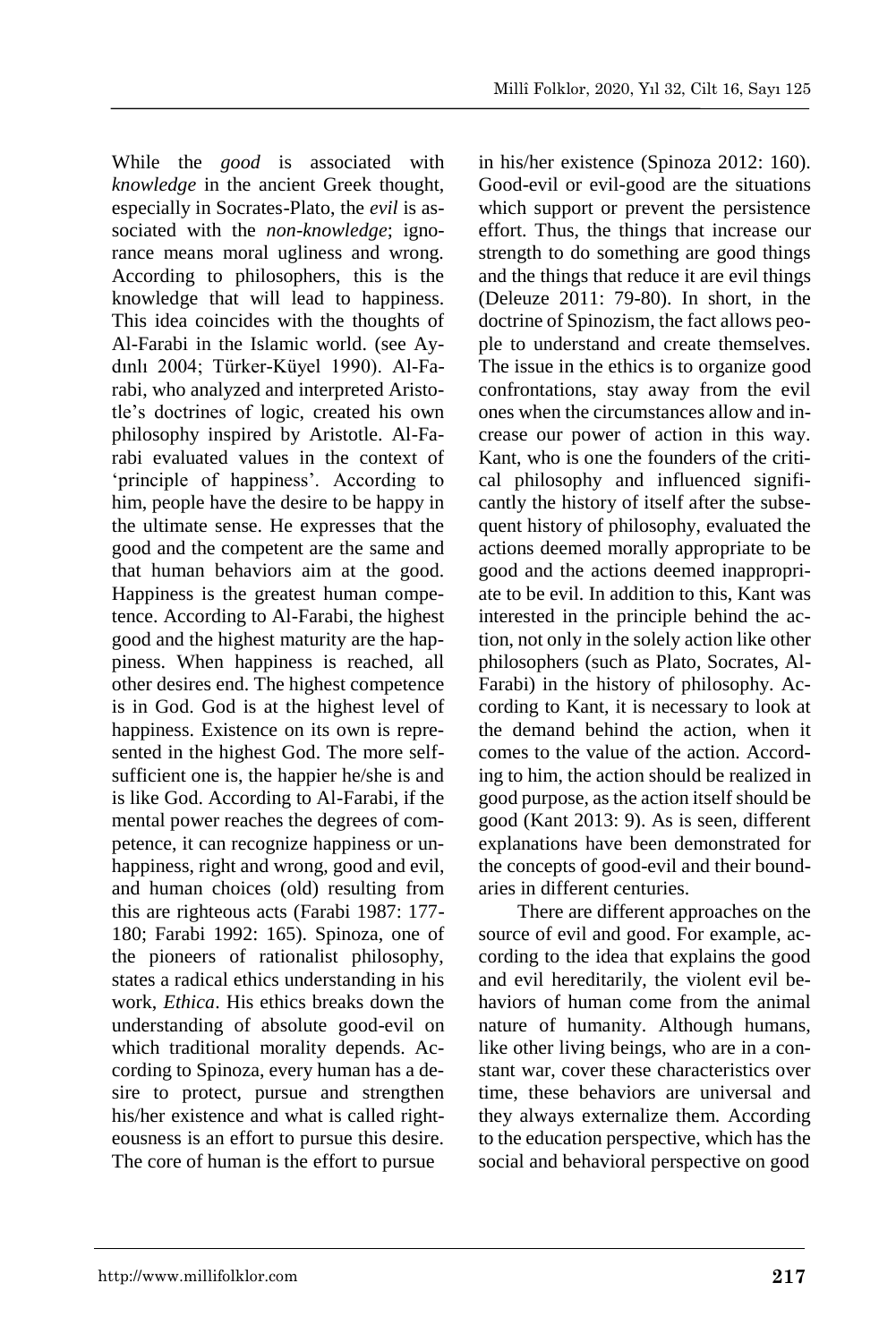and evil behaviors of humans, our cultural and social environment determines our behaviors. It is not the individual but society that produce good and evil. Society evaluates this. Generally, the current culture becomes important in making distinction between good and evil. Although drinking within the borders of the Byzantine Empire did not specify an evil in the  $11<sup>th</sup>$  century, drinking in the Karakhanids under the influence of Islam implies the moral evil. Different situation and circumstances also change the meaning of the good and evil. According to the circumstances, it can be seen as good in one case and evil in another and it can lead to different results.

As a natural consequence of the social life, there are some rules, which determine, limit and direct the behaviors of individuals. These rules vary according to the periods and good and evil perspective of the societies and are called by different names. These rules consist of written laws, religious laws and certain social norms. These are nowadays met with the concepts of traditions, custom, usage and morals. The determination of the concepts used by a nation to meet the social norms in the historical process and the meanings of these concepts, is one of the most effective ways of revealing the fundamental dynamics within the social structure of the nation. Changes in the social norms depending on the changing living conditions reveal the positive or negative effects that occur in the social structure.

The most important element that ensures whether the person acts according to the norms and expectations or not, is the social control. The person has to perform some actions at the requested level under the influence of other people in the social life and not to do some like others. This pressure, which is defined as a social agreement, can strongly affect the person. Another control factor is psychological.

Psychological control provides that the person prepares himself/herself psychologically for the values, regulation and rules of the society, adopts this, performs some actions and processes without any legal and social pressure, only for the benefit of the society. Thus, person enters into the domination of the society and identifies with the society with the psychological agreement (See Başaran 1982). As a result of social consensus, every human is awarded or punished for his/her good or evil behaviors in the social environment from birth to death. Social institutions and people direct individuals to suitable behaviors for the adopted aims by using the sanction power of award and punishment. *Award* and *punishment*, which shape human behaviors, are perhaps the two most significant terms encountered in the life. The award is a term, which defines all of the benefits and pleasures given in response to the value of the effort of a human. Punishment is a term, which includes all of the pain and damage given to deter from unwanted behaviors and increase the performance (Başaran 1982). The main idea underlying both award and punishment is that the individual acts in accordance with the norms and expectations of the environment in which he/she lives in.

There are several factors, determine the behavior of people in daily life. These factors are affected by the internal or external elements of the person (Akbaba 2006: 343). The term of motivation includes a number of internal and external causes and their functioning mechanisms, which direct human organism to act, determine the level of violence and energy of these behaviors, give a certain direction to the behaviors and make them pursue. In vitality of perform of behaviors, the energy consumed, resistance to change and disperse, continuation period, etc. show us that these behaviors are motivated. People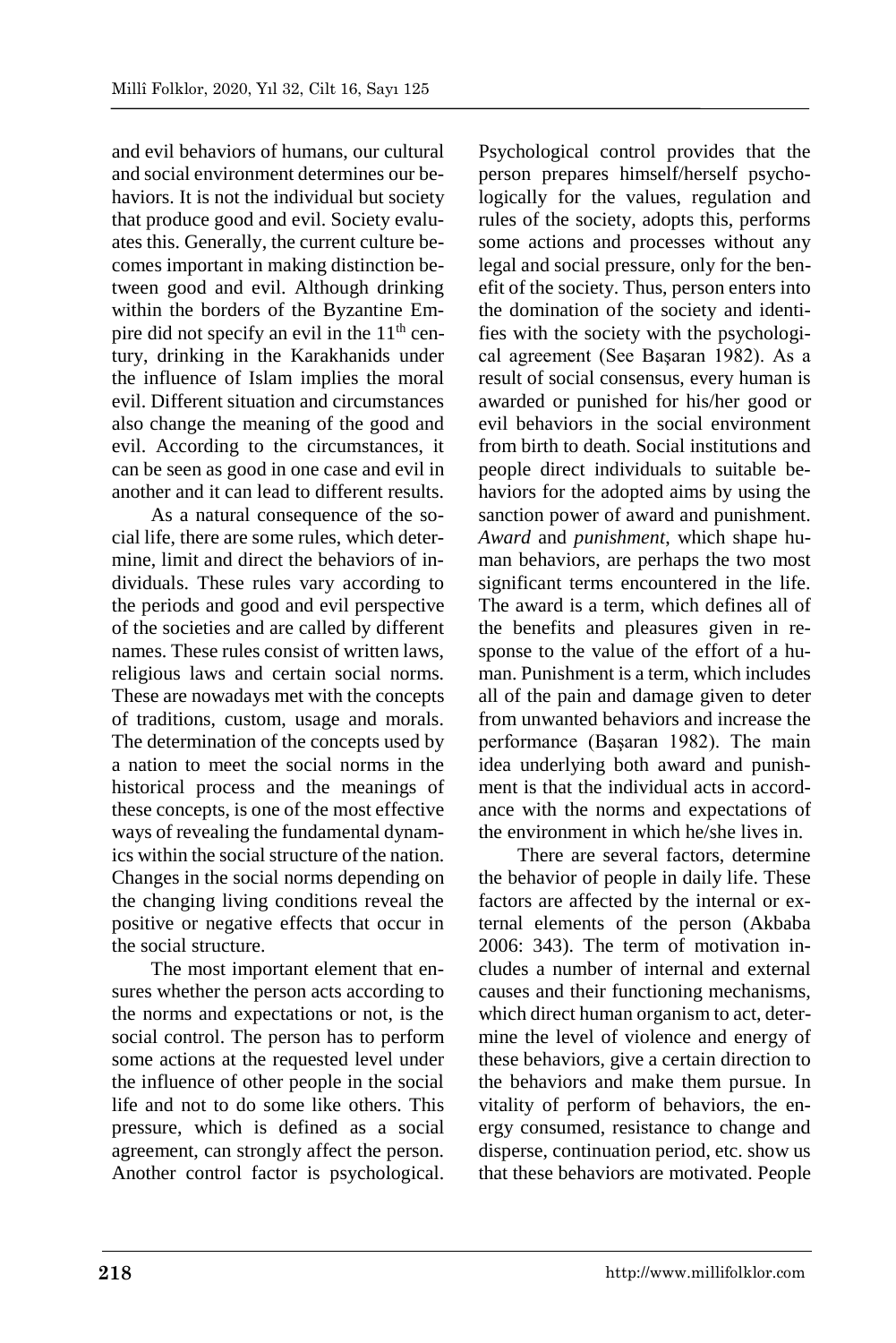are motivated to act. Motivation is one of the prerequisites for learning. The reason or reasons, which push the human organism to take action or react, at the same time, set a certain direction, a certain target and a certain speed for those actions or reactions. The main factor here is external motivation. External motivation is not about the activity itself. In external motivation, the only important thing is what will be achieved. External motivation occurs with the influences such as external award, punishment, pressure and request. Yusuf Khass Hajib, in his work *Kutadgu Bilig*, wanted to give information that would make people happy in this world and the world to come in a period when significant changes were seen in social life. While giving this information, he expressed what he understood from good and evil and drew the boundaries of good and evil behaviors. Hajib who used way of motivation while pushing people to good behaviors, expresses with the examples what kind of sanctions evil behaviors would encounter.

## **1. Good and Evil, Award and Punishment in Kutadgu Bilig**

As is seen in its name, in this work comprising of 6645 couplets, Hajib explains the behaviors that will make people reach to happiness both in this world and life after death through the dialogues of four heroes. The work was written in the Karakhanids period, during which the Turkish communities were in a period of significant change (see Günay 1993). Hajib, who knew that the society converted from old beliefs to Islam needed a new moral and political aims, wanted to show his society and its rulers the system of behaviors that would lead to the happiness both in this world and life after death. According to Arslan, *Kutadgu Bilig* is truly important in the manner of reflection of apprehension of pacification of old and

traditional value judgments of a nation which was waggled intensely, that entered a new culture and civilization environment, with new synthesis, that accepts a new religion as mass-wide; giving a new direction to their historical faith (Arslan 1987: 14, 23).

Hajib, as an intellectual, presents the new morals aims to a society that has proselytized in a way not to ignore the Turkish morals. *törü* is used to signify attitudes and behaviors in the meaning of 'morality' in the social life of Turks. It is the *törü* that defines the rules of social life of Turkish communities from Gokturk to Karakhanids, from Seljuk to Ottoman. On the basis of these rules, there are the terms of *good*  and *evil. törü* could change according to need and time in the society life without changing the basis characteristics. The new laws were added to the *törü* by the emperor. In addition, there were stable principles of the *törü*. According to Kafesoğlu, these principles were justice (*könilik*), goodness (*uzluk*), equality (*tüzlük*) and humanity (*kişilik*) (Kafesoğlu 1980: 21).

Considering the moral content of Hajib, it is an abstraction of norms and values that are determined by accepting them as binding. These consist of norms and values which mostly warn and call as commands and prohibitions. There are Islamic commands and Turkish morals on the basis of norms and values. Hajib presents the aims created for the order of the social life by using the contrast of good and evil. Hajib describes good and evil in his moral philosophy and expressed that the good behaviors would be awarded and evil behaviors would be punished.

## **1.1. Good in Kutadgu Bilig**

There have been significant changes in the world of thoughts of the Turks who converted to Islam in masses after the IXth century. With the changes of values, a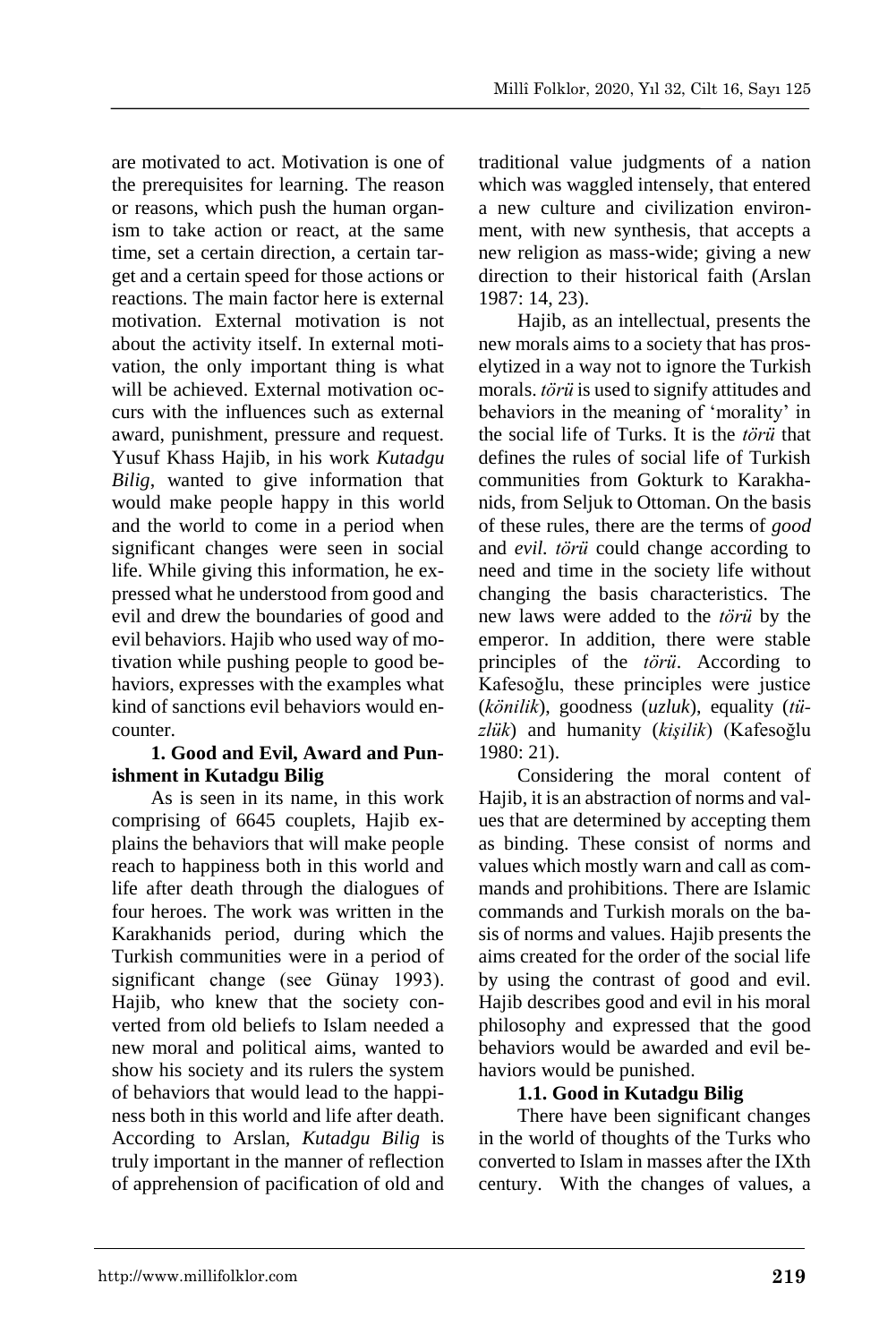new right human type is emerged. Hajib's new right human type consists of the combination of main principles of Islam and traditional Turkish people, not with Sufi thought like Khoja Ahmed Yasawi (See Memmedova Kekeç 2017; Toprak 2017).

According to Hajib, the basis of good behavior is based upon full devotion to God and good Muslimism. He has idealized people who walk the path of true and good throughout one's life, who do not set their hearts on this world, who are devoted to God by faith and whose hearts are full of love of God. The "ideal human" of Hajib, is like the "ideal human" of Al-Farabi (and then Spinoza's). The basic purpose of human is to be happy. Hajib has the idea of devotion to God with deep faith and love. According to him, wisdom given to the human and the sense of love already requires this. In his couplets where he emphasizes the condition of "believe in predestination and fate" and where he considers all goods and evils as a provision of God, he points out that one should not serve any other entity than God. According to him, God loves His servants the most. One can reach this love and knowledge only by coming far from being a slave to passions, having a mental love for God, understanding and joining God's order.

# *negü kim kerekin anıŋdın tile anıŋda aḍın yoḳ saŋa küç bile*

"Desire from Him whatever you need, for no power will accrue to you unless from Him" (Arat 1947: 145; Dankoff: 1983: 81).

The term of good in Hajib is about knowledge as well as Muslimism. The non-knowledge is evil. It is the knowledge that will lead to happiness. This thought coincides with the ideas of Socrates-Plato in ancient Greece and Al-Farabi in the Islamic world (See Aydınlı 2004). According to Arat, there is a very close relationship between Yusuf Khass Hajib and Al-Farabi who is the first and great philosopher of the Islamic world. It is possible to deduce that the philosopher studied the works of Al-Farabi, who has the same kin and citizenship with him, and understood them better than anyone else (Arat 1991: XXII). Hajib, just like Al-Farabi, basis his ideas on the individual morality on the basis of knowledge. Although Hajib does not make any philosophical theory of *knowledge*, he separates knowledge and *wisdom* (=*ukuş*) from each other. According to Hajib, the basic feature that distinguishes knowledge from *wisdom* is that knowledge was acquired later. According to Hajib, understanding is a natal talent and completes the knowledge. Hajib who states that true knowledge comes from the combination of "knowledge" and "wisdom" expresses that the combination of knowledge and wisdom leads to individual and social righteous. This means the moral appreciation of knowledge, as in Socrates. It means that the knowledge and righteous are essentially the same in Socrates. Being morally superior and righteous are related to knowledge. (Arslan 1987: 26-27; Özden 2020: 34-35).

# *uḳuşluġ uḳar ol biliglig bilir biligli uḳuġlı tilekke tegir*

"The intelligent man understands, and the wise man knows, and thus they attain their desire." (Arat 1947: 32; Dankoff: 1983: 44).

One of the most basic characteristics of the Islamic religion and the Turkish *törü* is the *könilik* (justice). Hajib considers justice as a positive value. On the basis of morality and political philosophy, there is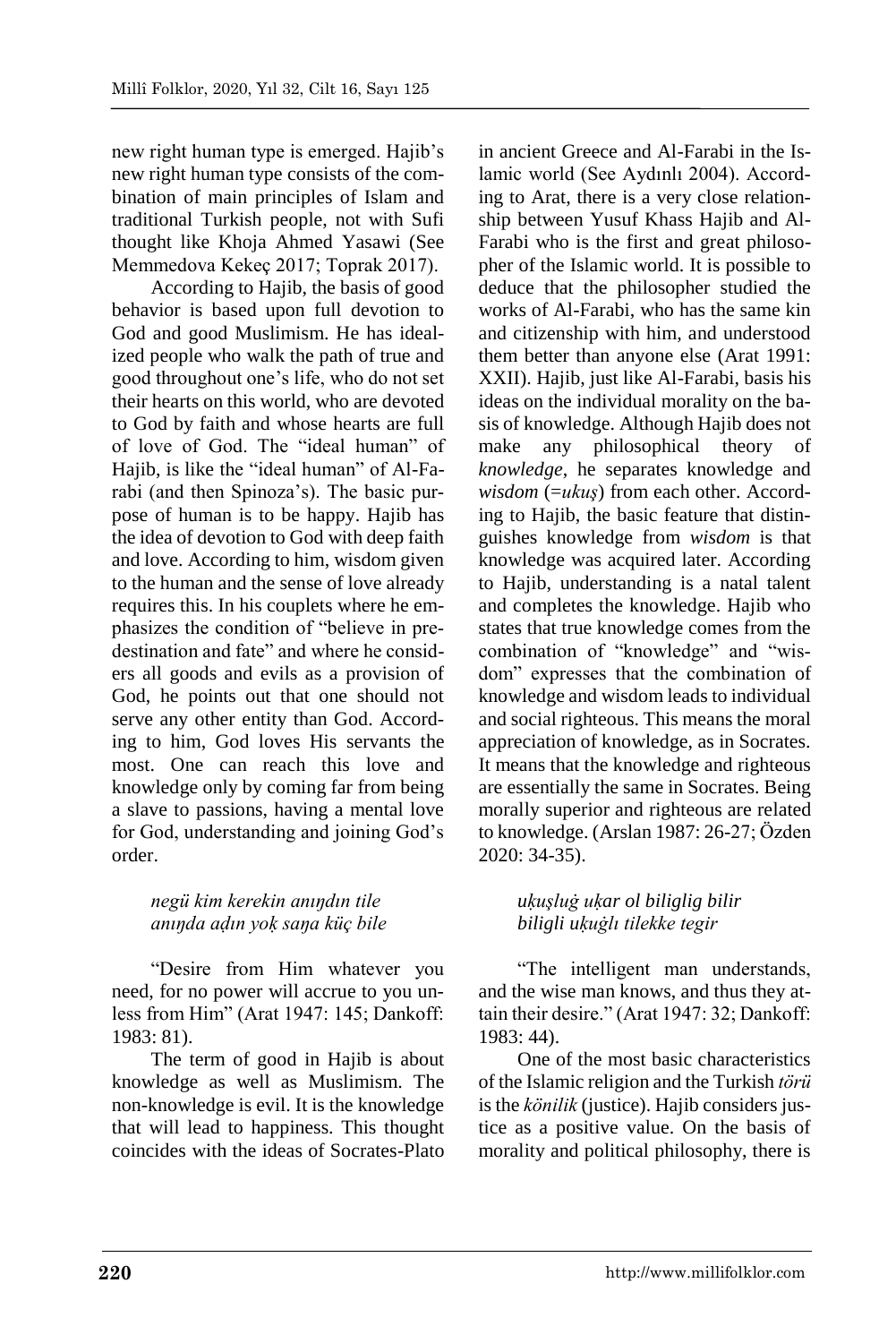the concept of justice. To be fair is a feature that all righteous people must have. The greatest provider of justice is the emperor. Because the righteous and fair emperors will lead the society to a righteous life. The Turkish emperor, as the head of the whole state organization and the leader of the society, has the greatest power and authority. His every command is considered as a law. Officials and citizens at all level of the state had to follow these commands. In *Kutadgu Bilig*, it has been emphasized that justice is an irreplaceable factor for the continuity of the state. According to Hajib, to eliminate injustice, to resort and to obey to God is a righteous act.

# *törü ḳıl ḳatıġlan yulup ḳılma küç tapuġ ḳıl bayatḳa anır ḳapġı ḳuç*

"Strive to do justice and to avoid injustice – in this way you serve God and embrace His gate" (Arat 1947: 162; Dankoff 1983: 87).

According to Hajib, the devoted ascetic can be essentially a good person. However, if he/she does not use this knowledge for the sake of people, his/her worship is wasted. A good person is a person who does not look after only his/her own interests, but also the interest of the community.

### *berü kel tusulġıl kişike yara, tusulmaz ölüg ol tirigler ara*

"Come and benefit them, make yourself useful to men, for a useless man is a corpse among the living" (Arat 1947: 396; Dankoff 1983: 168).

### **1.2. Motivation for Good and Award in Kutadgu Bilig**

According Hajib, the person who is fair, merciful, knowledgeable, does not look after his/her interests, believes in God

and applies the principles of Islam in his/her life, is good. Hajib motivates people to do a favor. Because, as a result of being righteous, the award will be absolutely achieved.

# *könilik bu ol kör köni bol köni, tilekke tegürgey könilik seni*

"Behold, this is justice, therefore be just! Be just, and the justice will convey to your desire" (Arat 1947: 555; Dankoff 1983: 221).

One of the most primitive desires of humanity is eternity. Hajib, who is aware of this need of the humanity, expresses that the humans' name can become eternal in the aftermath of righteous, not human body. According to Hajib, human is already good. It is the most holy creature created by God. A good person becomes eternal. Thus, human must live according to the humanity. Human should live according to the humanity so that he/she can enrich his/her qualities for himself/herself and achieve eternity with this name. The necessity of humanity is goodness and honesty. These will make human and his/her name eternal "(Akgün 1997: 4,5). Hajib used the concept of eternity as a motivational tool to bring society to the moral level he wanted.

### *at eḍgü kerek kör öz ölgü turur, ölür öz atı ḳalsa meŋü turur*

"Mortal man requires a good name, so that when he dies his name remains immortal" (Arat 1947: 553; Dankoff 1983: 221).

In Islam, it is conveyed that people will receive the reward in the afterlife for what he/she did in this life. It can be said that the main purpose of the verses of the *Koran* is to educate people with the correct and solid information about the enjoyment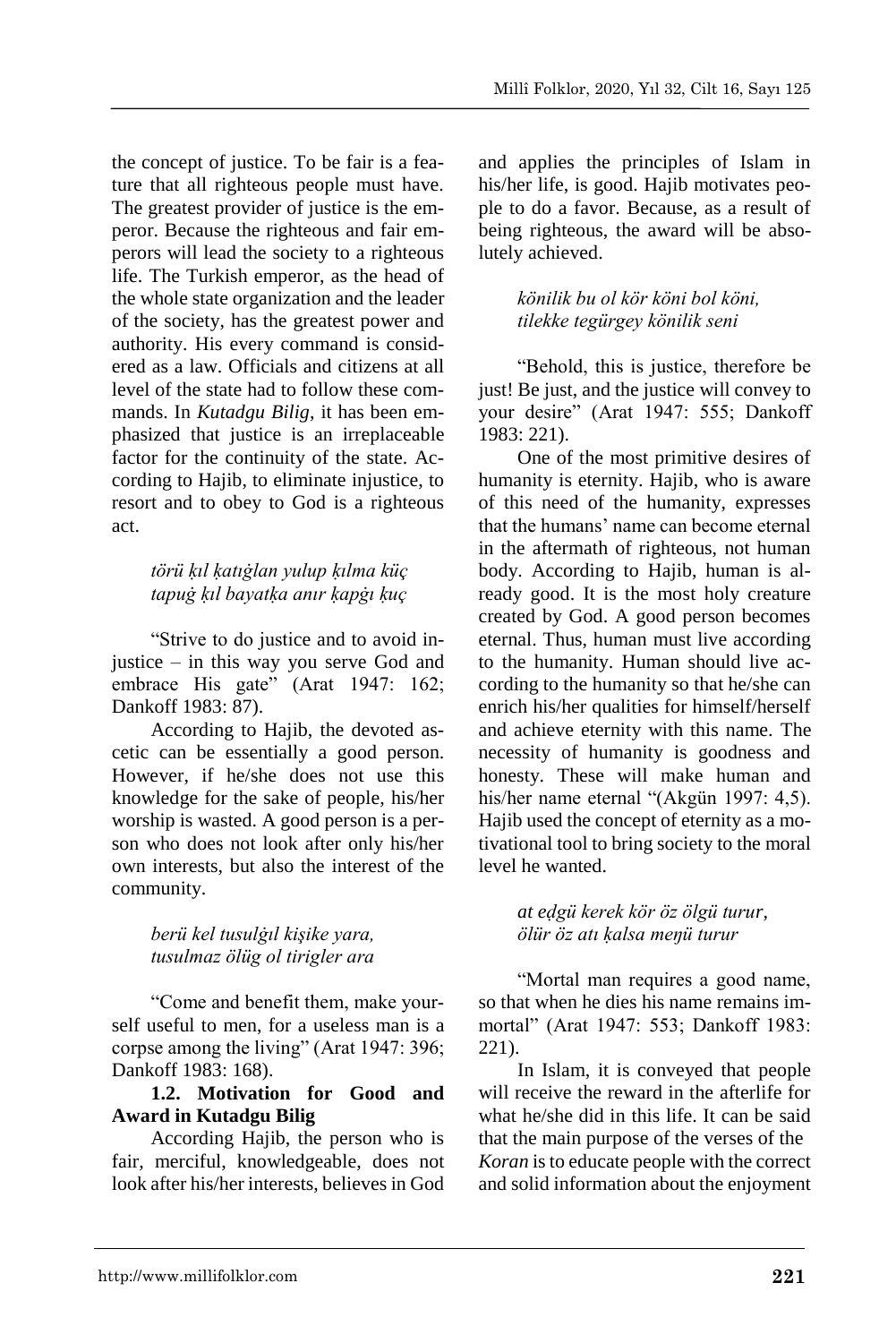of winning and losing the eternal life. Hajib also motivated the society by communicating to the Turkish society, which converted to Islam that favor would not be unreturned and that favor would be awarded with heaven. For centuries, afterlife has been used as the most significant motivation tool on Turkish society.

## *yüz utru kitergü bu dünya salıp anın bolsa 'uḳbi bulunġay alıp*

"You will never gain that if you do not give up this. By turning away from this, that comes into your reach." (Arat 1947: 480; Dankoff 1983: 196).

## **1.3. Evil in Kutadgu Bilig**

Fundamental changes in the societies lead to changes in the content of crime, sin and punishment. In other words, the values of the period and the punishment inflicted as a result of evil and grievousness are arranged according to the social consensus called morals. According to Oğuz, the constitution in written law can be described as the text of social consensus as the top text of the social consensus. Public opinion like constitution emphasizes morals in oral culture or its social functionality and necessity (Oğuz 2012: 105).

In Hajib's work, evil features are enumerated according to the Islam and Turkish morals (Sofuoğlu 1989: 179) According to the Turkish morals, ignorance, lying, injustice, theft, adultery, disobeying the laws and morals were considered as evil earlier. Disobeying God, drinking alcohol are the evil features unaccepted in the social life only after the Turkish people accepted Islam. This shows the social and anthropological aspect of the values and legal system. The moral philosophy that Hajib tried to apply to society aims to give happiness to people in both worlds. His purpose is to inform and warn the society. Hajib therefore shows ignorance and

avoidance of knowledge as a representation of evil. In the *Kutadgu Bilig*, the ignorant human is no different from animal fighting the sickness.

## *biligsiz kişi barça iglig bolur igig emlemese kişi terk ölür*

"The foolish man is full of ills, and if illness is not treated, the patient dies" (Arat 1947: 32; Dankoff 1983: 44).

Lying, which is considered as an evil value in the Turkish morals and Islamic commands, is seen as an unvirtuous human behavior in many couplets of Hajib. In his moral philosophy, the person who lies is not even considered as human. Because human is a creature who has not lied to almighty God and sacrificed himself/herself correctly. For this reason, the behavior of the person who lies is troublesome and he/she is a creature no different from the animal.

## *tili yalġan erniŋ cefa ḳılḳı ol, cefa kimde erse uş ol yılḳı ol*

"A dishonest man is treacherous, committing acts unsuited to the people in his charge" (Arat 1947: 221; Dankoff 1983: 106-107).

The aspect of the Turkish morals and Islamic commands on the concept of "evil" also include differences. Situations such as drinking alcohol and being drunk after drinking were not welcomed by Abrahamic religions. Islam has brought some explanation, comments and prohibitions on wine as in other religions (See Surah Al-Nahl, verse 67, Surah Al-Baqarah, verse 219). After *Koran*, prohibition on drinking alcohol is reinforced by hadiths (See Rûdânî 2012: 243). Thus, according to Hajib, drinking alcohol is an evil behavior and unethical. Hajib stated that it was wrong to drink too much alcohol in some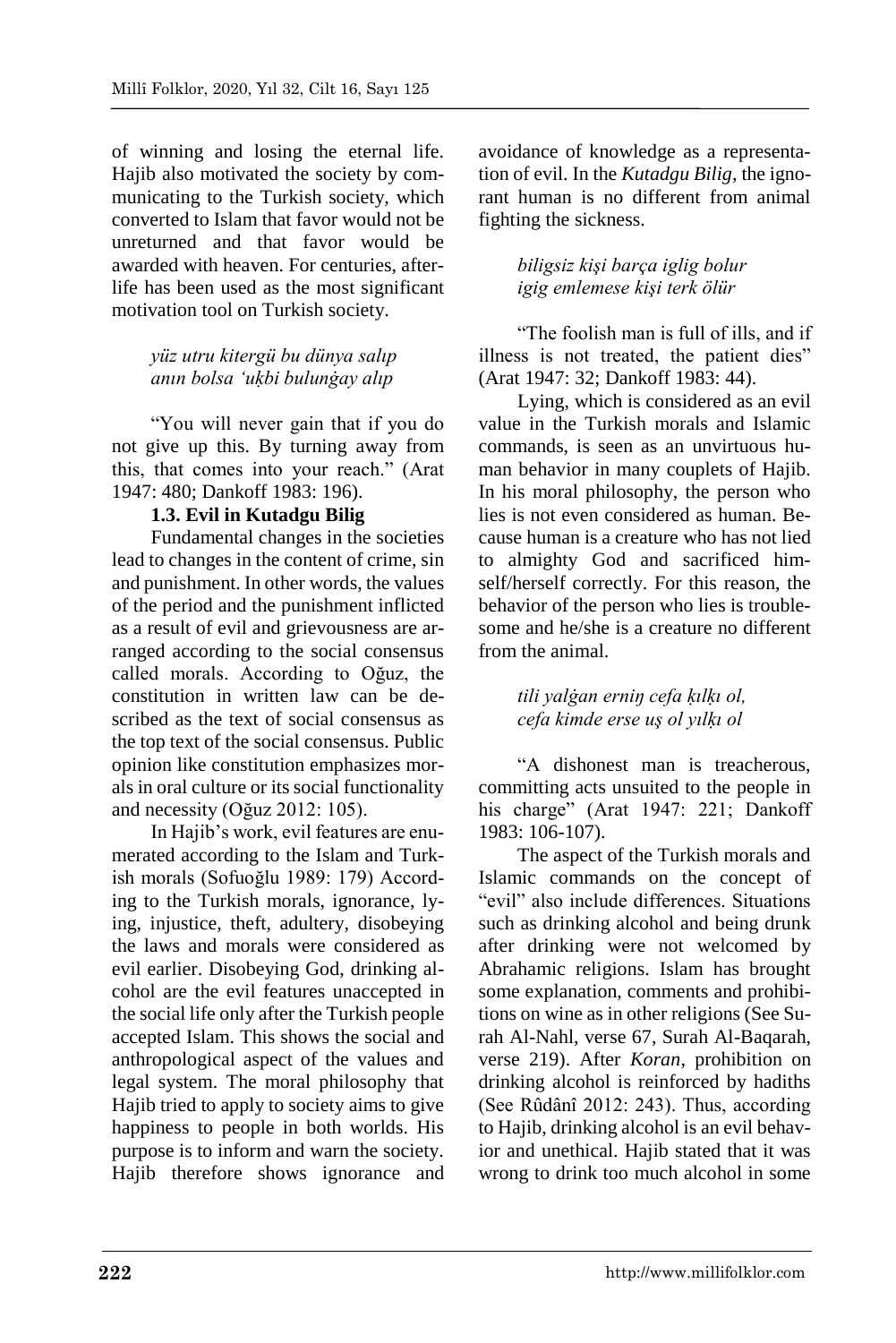couplets, but in some couplets, he expressed that the good human should absolutely stay away from drinking alcohol.

## *bor içme fesaddın yıraḳ tur teze bu ḳaç neŋ yorır tutçı beglik buza*

"Do not commit injustice; … do not indulge in drink… These things spell the ruin of princely rule." (Arat 1947: 160; Dankoff 1983: 86).

Hajib interpreted adultery, which is incompatible with the morals of society, as an immoral behavior. Adultery is considered as a crime by the Turks and also a behavior which is prohibited by Islam. 'And do not approach unlawful sexual intercourse. Indeed, it is ever an immorality and is evil as a way.' (Isra: 17/32). 'The [unmarried] woman or [unmarried] man found guilty of sexual intercourse - lash each one of them with a hundred lashes…' (Noor: 24/2). *The Koran* had predicted this punishment without distinction between single and married persons. Hajib has dispraised such relations, which were not welcome both in morals and in ecclesiastical law. They stated that people should stay away from "adultery" to have a happy and peaceful life.

### *bu bordın ḳopar miŋ yazuḳḳa yürek, zinadın ḳaçar ḳut yüzüŋke suḍar*

"beware of fornication and of drink: the one makes fortune spit in your face and flee, the other drowns you in the sinners' sink." (Arat 1947: 151; Dankoff 1983: 83).

#### **1.4. Punishment in Kutadgu Bilig**

In his description of evil behaviors, Hajib also expressed the sanctions of the evil behaviors in social life. The purpose of Hajib to express the sanctions of the evil behaviors is to motivate people for the moral aims that he idealized.

The rules regulating social life are shaped by changes in the social life. For this reason, law is seen as a cultural phenomenon from the social anthropological perspective. Being a cultural phenomenon means that it is a cultural product, i.e. that each community creates its own law according to its own social structure (Sümer 1998: 314). It is seen that the law is divided into two as ecclesiastical and customary. The provisions of ecclesiastical law are the rules arranged according to the Islam and the customary law i.e. *törü*, according to the Turkish traditions and customs and consist of the commands of the emperor. While the customary law i.e. *törü*, emphasizes that the sanctions will be applied in this world; according to the ecclesiastical law, the sanctions will be applied both in this world and in the life after death.

According to the morals, sanctions are applied to evil behaviors. The sanctions of the acts such as adultery and theft, which are contrary to Turkish morals and which are deemed to be forbidden by Islamic rules are considered as distancing from the social life. This feature shows the fact that the most important control factor of the social behaviors is the society itself. Although this type of acts has different sanctions in both worlds according to Islamic rules, the most effective sanction is to be isolated from the society (Gezen 2014: 70). By reminding this sanction, Hajib aimed to make people stay away from such behaviors.

### *bor içme fesadḳa ḳatılma yıra, zinâ ḳılma fasıḳ atanma ḳara*

"avoid drink and fornication, blessed fortune flees from these two habits; they open for a man the road to penury." (Arat 1947: 151; Dankoff 1983: 83).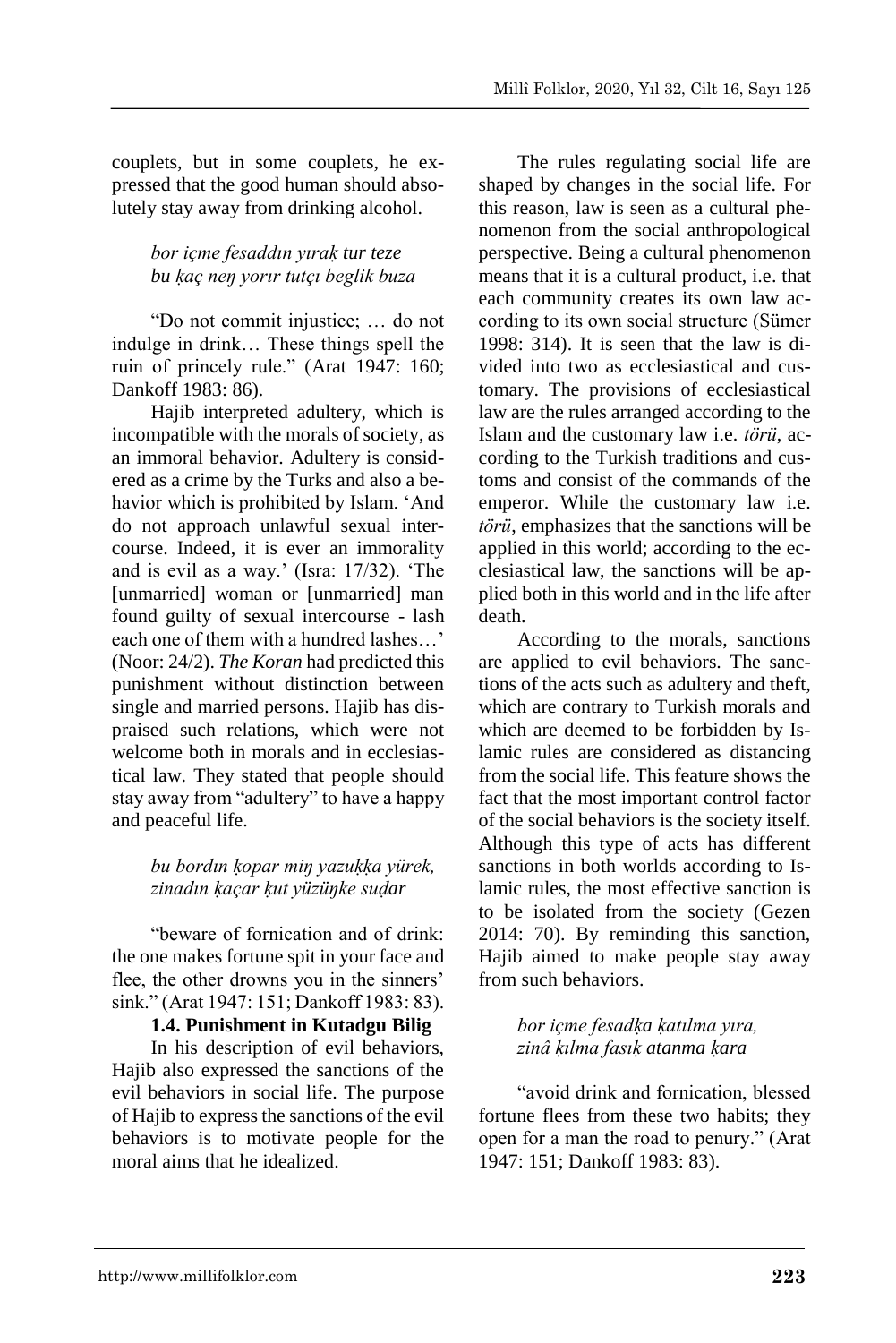Hajib also reminds that evil behaviors have violent sanctions in this world. The punishment given to the people who harm others by doing evil, escape from duty, do not obey the moral principles of the society is generally to be beaten. Hajib also reminded that rebellion and crime against the state were considered as one of the most serious crimes in the Turkish morals and that the sanction of such behaviors was death. Based on the following couplet, it is seen that violence (breaking tooth) was used against the people who spoke badly to the state and the civil servants of the state and if the crime was committed against the government, then it resulted in death.

## *ḳara ilke yazsa ḳurıtur başın, tili sözde yazsa uşatur tişin*

"An offense against the state deprives the subject of his head removed, just as an offensive word crushes the speaker's teeth." (Arat 1947: 264; Dankoff 1983: 122).

Hajib expressed in his many couplets that ignorance is an evil feature and this will lead to unhappiness. What can be done to an ignorant person can sometimes be beating. Thus, people can gain knowledge as a positive value.

# *ayama oġul ḳızḳa berge yétür oġul ḳızḳa berge bilig ögretür*

"If necessary, beat the son-daughter without mercy; the beating gives knowledge to son-daughter." (Arat 1947: 166; Dankoff 1983: 88).

The importance of the education given by the parents to child in the Turkish culture is also emphasized in *Dede Korkut Epics,* which explains the Turkish social life very well. With the expression, "*The girl will not learn if she does not see it* 

*from her mother, the son will not set a table if he does not see it from his father."* (Ergin 2009: 74), it is emphasized that the parents are responsible for the education of the individual. This also indicates that the sanctioning power belongs to the parents, if necessary. The parents who have the sanction power (especially father), are responsible for making their children gain the value of the period in the social life and for passing the cultural codes to the next generation (Çetin 2010: 132).

In *Kutadgu Bilig*, it is reminded that one of the sanctions of the evil behaviors is dungeon. It is expressed that imprisonment, which is a punishment that prevents freedom, is applied for crimes against individuals and property. It is known that imprisonment was not very common in Turks in the first periods. This is possibly the result of the circumstances (such as nomadic life, the obligation to be constant on the move). However, this punishment took later its place among other punishments in real terms (Arık 1996: 30-31). A good person will be and should be happy in this world and life after death. Sanctions to be applied to those who make life difficult for good people are dungeon and beating.

### *ne eḍgü törü urdı begler begi, isizke bu ḳın berge zindan yegi*

"It is an excellent law the prince of princes has proclaimed, that the proper punishment for the wicked is prison and the whip!" (Arat 1947: 106; Dankoff 1983: 68).

Yusuf Khass Hajib wants the society to act for the better. Goodness depends on the good people who lead and rule the society. A good emperor ties and silences people who act inappropriate in the order of the society. Evil people are detracted and exiled from the country so that good people can live freely. Exile, which is a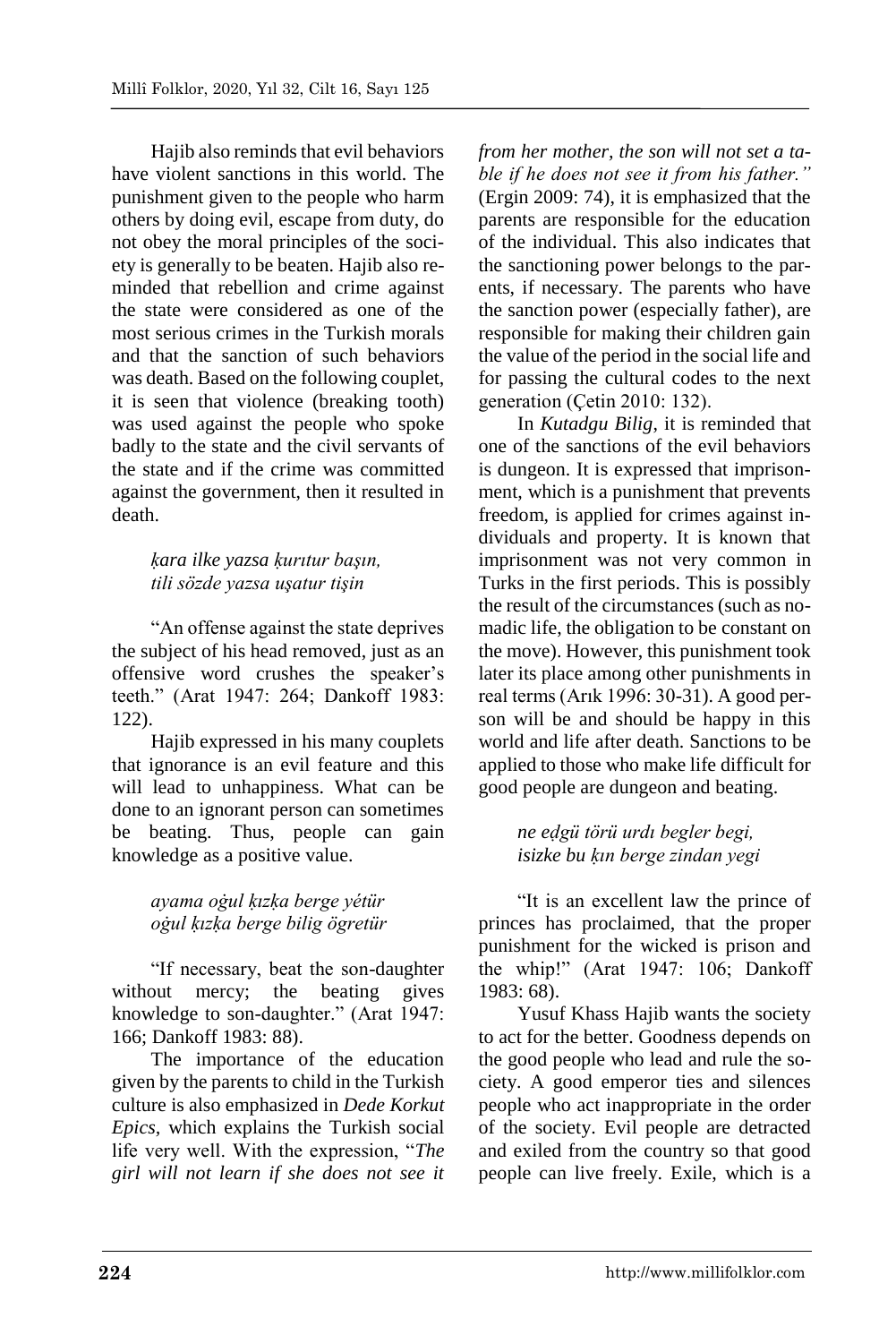punishment restricting freedom in its nature, forcing the prisoner or addressee to stay in a certain place or outside of a certain place. Besides being a punishment, it may also be a security measure. As an effective punishment, exile, was also used in Old Turks. It is also seen that the place of execution of this punishment is domestic, as much as abroad. In addition to this, as in imprisonment, the duration of these exile sentences is uncertain and their minimum and maximum limits are not clear.

## *yaraġsıznı boġdı eligde urup isizig yırattı ilindin sürüp*

"The unseemly he stifled with his own hand, and the wicked he banished from his kingdom" (Arat 1947: 58; Dankoff 1983: 54).

While Islam promises heaven after death in return for good behavior, it dictates that evil behaviors will be punished. The source of these commands is both *Koran* and the hadiths. These commands of Islam, which are effective in social life, were used as a motivational tool by Hajib. Hajib states in different couplets that evil behaviors will be punished after death.

### *özüŋ iki künlük avınġu üçün, körürde küyürme özüŋni küçün*

"Will you throw yourself into the fire with your eyes open, fort he sake of two days' plesure?" (Arat 1947: 355; Dankoff 1983: 156).

## **Conclusion**

Moral is built on the concepts of good and evil. Every person is awarded for his/her good behaviors or punished for his/her evil behaviors in his/her social environment from birth to death. Social institutions and people direct individuals to suitable behaviors for the adopted aims by using the sanction power of award and punishment. The main idea underlying both award and punishment is that the individual exhibits behavior in accordance with the norms and expectations of the environment in which he/she lives.

The written or unwritten legal system in each period is built on the contrast of *good* > *award*, *evil* > *punishment*. The period of Karakhanids is a period in which significant breaks and changes are seen in Turkish social life. In this period, there were also moral values and legal system, which organized the stability of the society and relations between the individuals. In this system of values, the historical Turkish morals and orders of Islam were indicated.

According to Hajib, the main and most important characteristic of a good person is that he/she is knowledgeable. It is knowledge that will lead to happiness. This idea coincides with the thoughts of Socrates-Plato in ancient Greece and Al-Farabi in the Islamic world. On the other hand, since the evil is considered as an act. intended to harm himself/herself and his/her environment in *Kutadgu Bilig*, it is a concept, which is mentioned with humanitarian values and against the goodness, which is always attempted to be destroyed and is thought to require counterfight. According to him, ignorance, lying, drinking alcohol, rebellion, injustice, theft and adultery are considered as evil features. He reminds people that beating, prison, exile and death punishments will be the results in behaviors, which do not comply with the values of morals and religion and lawful behaviors. It is the society itself that controls all these behaviors. Hajib continuously reminds the control mechanism of the society. However, according to him, people with evil behavior are isolated from the society.

Hajib constantly used the method of motivation so that moral values that he